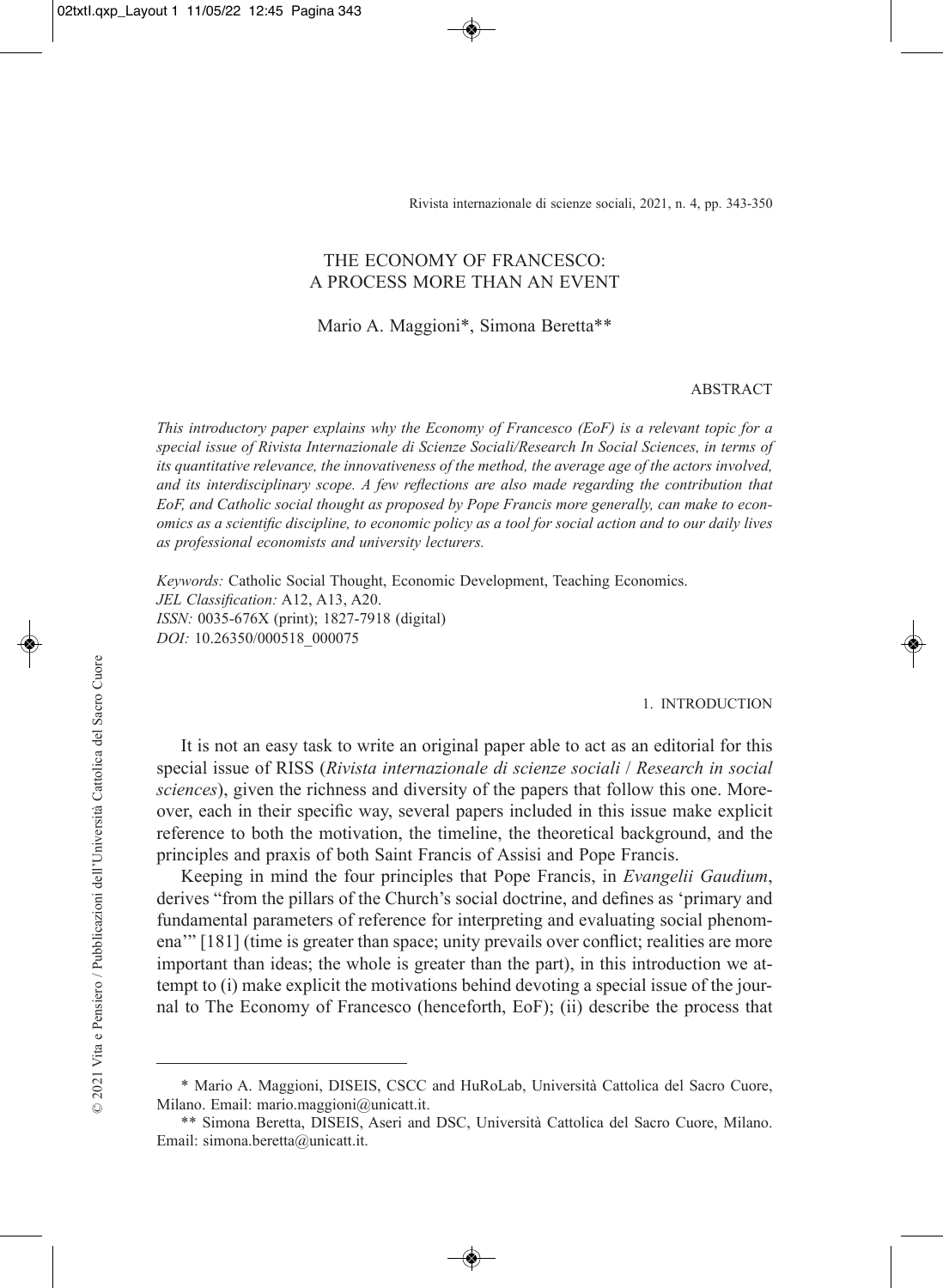led to the internal structure of the special issue; (iii) add a few personal reflections on what EoF represents for us as economists; and finally, (iv) summarize the content of the issue.

### 2. WHY A SPECIAL ISSUE OF RISS ON THE ECONOMY OF FRANCESCO

The reasons why one of us proposed that the editorial board devote a special issue of RISS to the EoF (and why the answer was positive) were many. First, there is the mere quantitative relevance of the event: More than 500,000 people were involved in its global online events; 3000 young people applied to be selected in 2019, with 2000 becoming "villagers" (a number still stable three years later, despite a natural dropout process); 12 international working groups; more than 500 "living EoF" events and local initiatives; more than 50 seminars; two EoF schools (one online, with more than 13,000 views on YouTube, and one in person); one entrepreneurial training project with 160 trainees from more than 30 countries, etc.

The second reason is the innovativeness of the method. Both of us have been involved (at different moments and to various degrees) in study weeks, symposia, committees, and commissions organized by various institutions, from local to national governments, from international organizations to various NGOs, from enterprises to religious institutions at various levels. Although these all have their differences and particularities, the structure of these events is generally very similar: a theme is proposed and a panel of experts is invited, a series of presentation by these experts follows; in the best case, this is followed by a discussion and, most often, a final statement/document is drafted, approved, and disseminated. Within EoF, however, the structure was very different. As vividly recalled in the paper by Barattieri included in this issue: the call was addressed to each and every one; it was radical; it was universal (with a special emphasis on young people).

Third, the main actors in the process and the event's managers were young people. Their role was paramount, while older, more experienced subjects were given a number of supporting side roles, apart from a few who delivered some inspirational talks.

Fourth, despite addressing young "economists and entrepreneurs", the call had a wider scope. Under the heading (label/umbrella) of "integral ecology", Pope Francis asked us to reflect on and propose avenues of action in different realms: from environmental issues to social justice and from bioethics to development economics.

All four of these features seemed compelling to RISS at the time (and we believe they are still relevant now). Although it is the most longstanding Italian academic journal in economics and social sciences, being founded in 1893, RISS is currently experiencing a second youth, employing innovative ways to reach authors and readers, as well as exploring new themes, and most importantly, focusing on the crossroads between economic theory and policy action.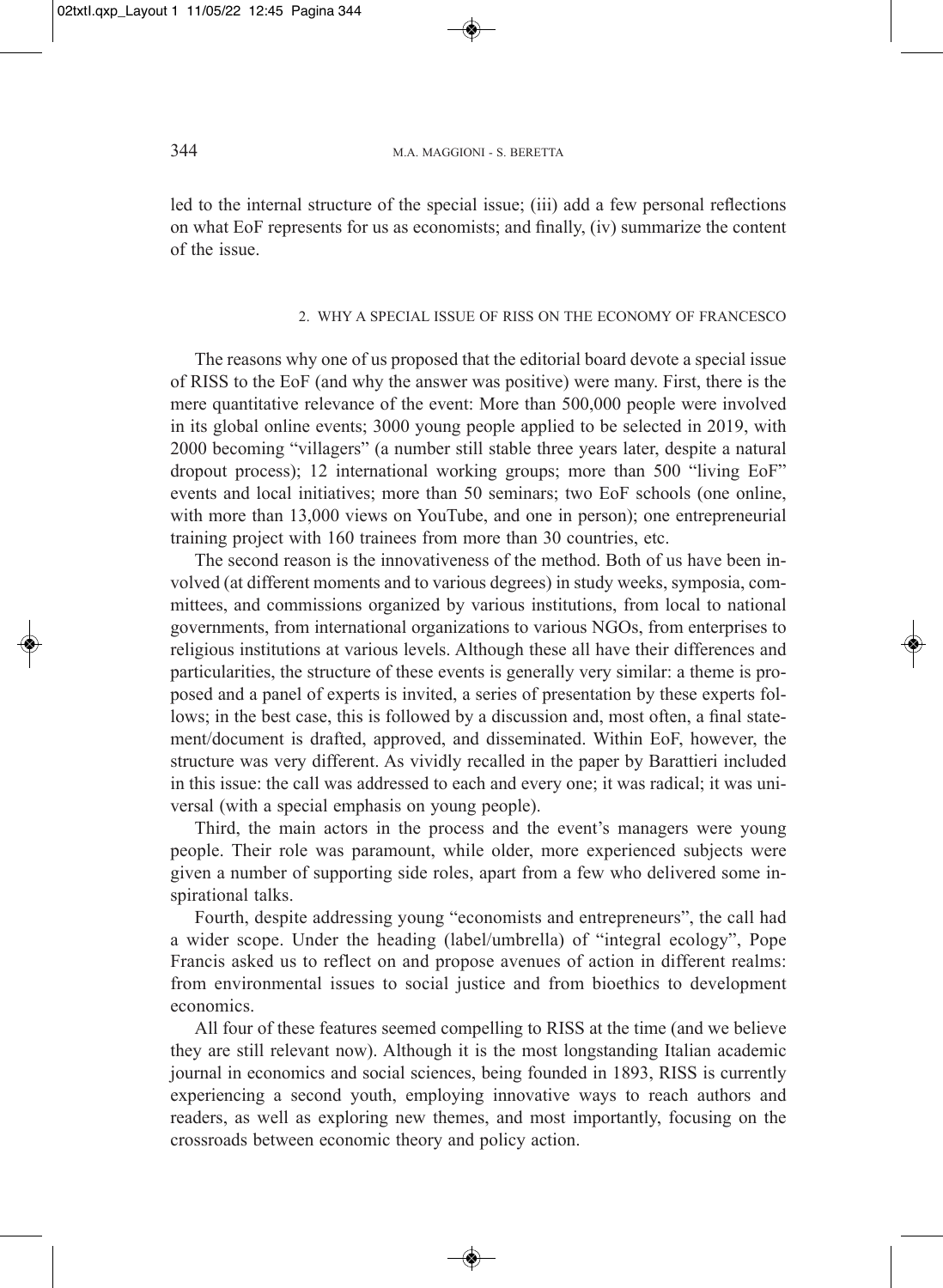### 3. A FEW PERSONAL REFLECTIONS

We decided to include in this introductory essay a number of personal reflections and thoughts that emerged from the process and the EoF event, in which we have been directly and/or indirectly involved.

The first reflection has to do with a relevant aspect of the daily tasks of an economist working within a university, namely teaching. During an online meeting devoted to EoF, someone raised the issue of whether we should be surprised that the current economy is organized in the way it is since in the organization of the syllabus of introductory economics courses, we stress the issue of the efficiency of market mechanisms and devote only a small marginal part of the course to cover issues related to "market failures", most often in the last lectures. Empirical evidence from behavioral experiments shows that students taking courses in economics and related disciplines (finance, business, management, etc.) tend to behave more similarly to *"Homo economicus"* when compared to other students. While the literature addressing whether this phenomenon is an effect of the education received or of a self-selection process remains inconclusive; we are nevertheless convinced that the responsibility of the education process is huge. Having said so, being economists we are also aware of the hard law of trade-off, which is enforced by the existence of a budget constraint, especially on time. If we want to devote more time to market failure and insights deriving from behavioral economics, showing that in real life people behave quite differently from the fictional characters inhabiting the pages of microeconomic textbooks, what other issues and arguments can we decide to skip (or reduce)? Thus, while EoF has certainly helped raise some questions about how to teach economics to first-year undergraduates, we believe that there is still quite a long road to find answers, following the signposts towards a "whole breadth of reason" (Beretta and Maggioni, 2012).

Moreover, we can safely state that teaching is always more than the mere transmission of content. There is inevitably a relational and symbolic content in "subjective" teaching that exceeds the actual "objective" matter dealt with in a course. Communication is never neutral, and the actual method of conveying messages leaves an imprint on those who listen – for good or for bad. For example, one may deal with a topic by narrowing down its dimensions, using the standard simplified model to reach an unambiguous conclusion and to put forward standard policy solutions; another may use the same simplified model but putting it into context, broadening horizons and not narrowing them down, and underlining which conditions are required for conclusions to hold, so that it comes naturally as a consequence to discuss policy solutions instead of uncritically accepting simplistic standard prescriptions. It is in this "subjective" dimension of teaching that intergenerational dialogue occurs and innovative thinking can flourish. Along with education and work, dialogue between generations is suggested as a key tool for building lasting peace, as emphasized in this year's message by Pope Francis for the 55th World Day of Peace (Francis, 2022): "Although technological and economic development has tended to create a divide between generations, our current crises show the urgent need for an intergen-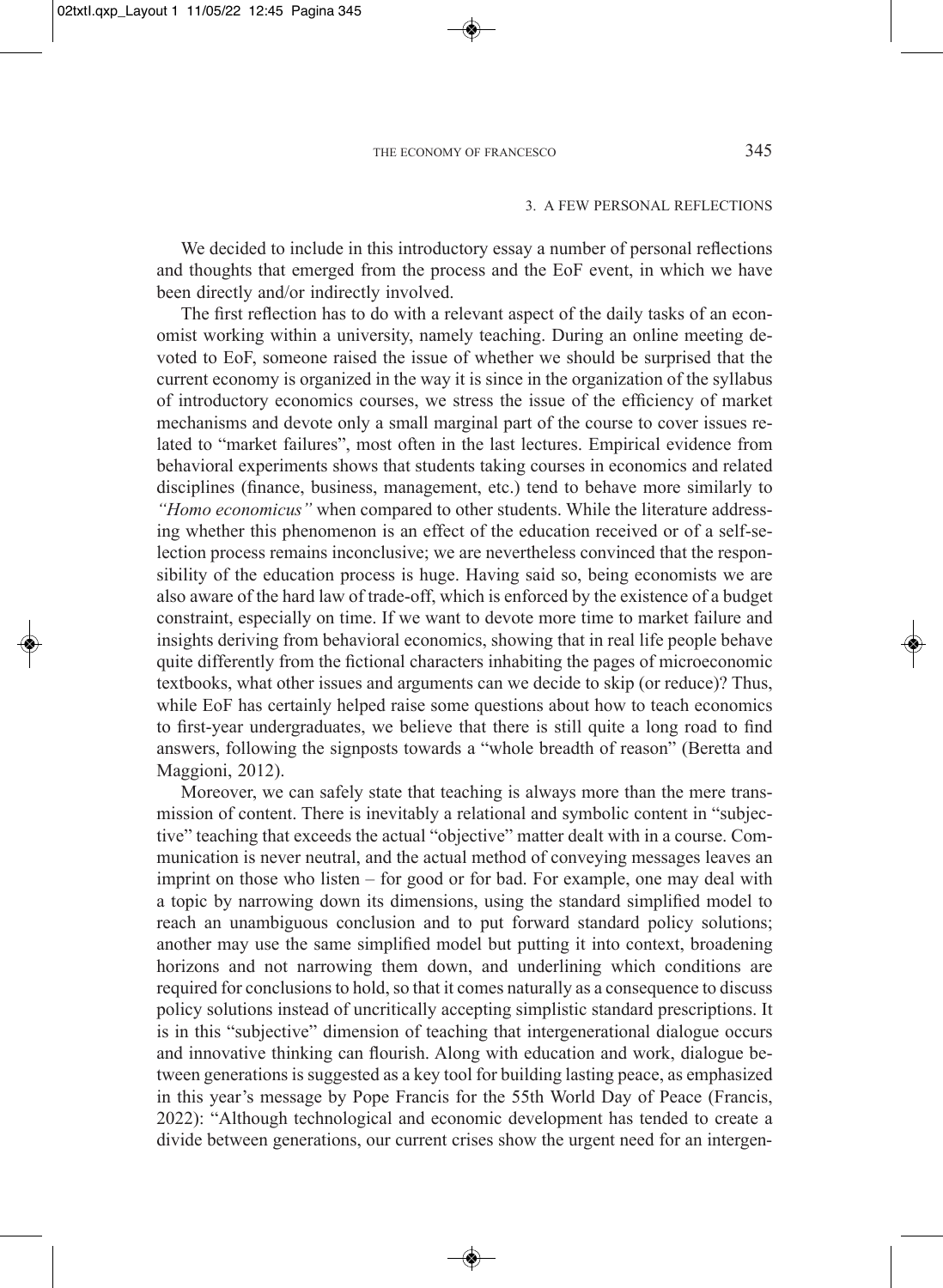erational partnership. Young people need the wisdom and experience of the elderly, while those who are older need the support, affection, creativity, and dynamism of the young. Great social challenges and peace processes necessarily call for dialogue between the keepers of memory – the elderly – and those who move history forward – the young. Each must be willing to make room for others and not insist on monopolizing the entire scene by pursuing their own immediate interests, as if there were no past and future" (Francis, 2022).

We think there is something prophetic in the EoF event being primarily addressed to young economists and entrepreneurs yet also being able to challenge experienced economists and professionals: it is indeed through intergenerational dialogue that a meaningful development process can unfold. This dialogue must not only be intergenerational but also intercultural: "A country flourishes when constructive dialogue occurs between its many rich cultural components: popular culture, university culture, youth culture, artistic culture, technological culture, economic culture, family culture, and media culture". It is essential, then, to forge a new cultural paradigm through "a global pact on education for and with future generations, one that commits families, communities, schools, universities, institutions, religions, governments and the entire human family to the training of mature men and women" (Francis, 2022).

The need for intergenerational and intercultural dialogue goes with a dynamic, non-technocratic vision of what is economic, social, civil, and political progress and development. There is no "best practice" to reproduce, no "best theory" to adopt – as if the material world were already fully complete and thus fathomable and manageable within a static vision. In a recent conversation with Austen Invereigh, the Pope used a vivid image of the inner dynamism of creation, saying that the world is still "in gestation", as God wants to build it with us as partners (Francesco, 2020: 8).

In this perspective, the four principles that Pope Francis proposes for the common good and peace in society (*Evangelii Gaudium*, 217 ss., building on the 1925 seminal work by Guardini on polar opposition) highlight four contrapositions (poles in tension) that are not simple contradictions. That is, one pole is not against the other (as contradictions can inevitably be ideologically appropriated), but these poles interact in fruitful and creative tension. Uncomfortable as it may be, taking polar oppositions as a serious challenge is nevertheless both fascinating and generative. So it is only appropriate that EoF builds on the dynamic contraposition of poles: young and experienced people, academics and practitioners. We might also add economists and entrepreneurs involved in the EoF and members of popular movements, whom Pope Francis describes as "social poets" because of their distinctive way of acting as "sowers of change, promoters of a process involving millions of actions, great and small, creatively intertwined like words in a poem" who help make possible an integral human development that goes beyond the idea of social policies being policy for the poor but never with the poor and by the poor (*Fratelli Tutti*, 169).

The paradigm of polar oppositions is especially useful in making sense of why states and markets cannot meet the need for the common good and integral development. This statement has received increasing attention in recent years (Raghuram, 2019); however, no technocratic "best practice" attempts to produce a third pillar are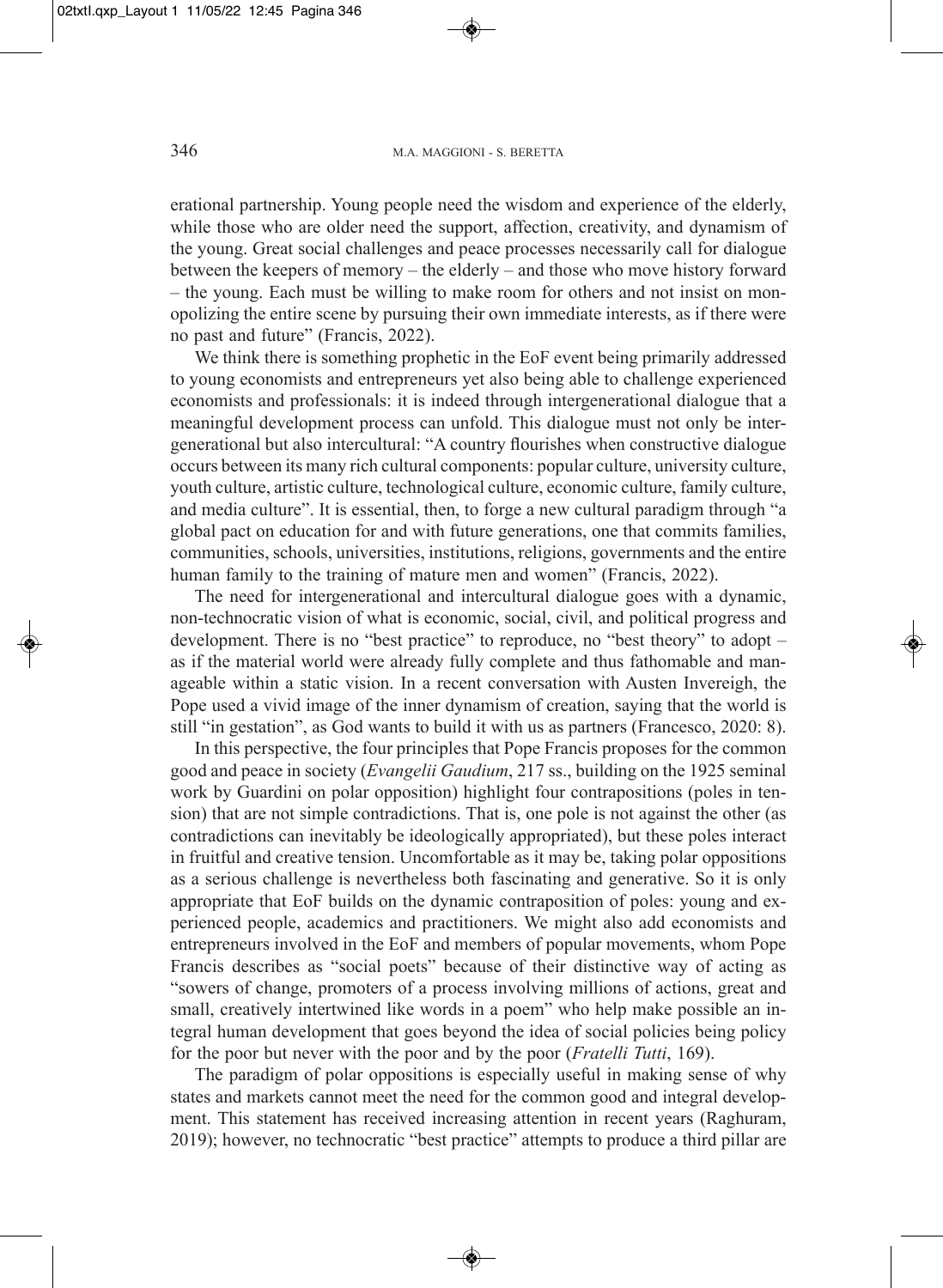likely to succeed. Any community constantly needs to be rebuilt and maintained, with people remaining in the uncomfortable position of accepting the "I–we" tension that is built in real, concrete living together. This is a serious call for innovative thinking on the relational dimension and how communities come to exist – moving away from static perspectives where the existence of communities is taken as given.

Individual creativity (person in action) embedded in a story of meaningful relations (person in relation) can transform reality (Scola, 2012). Lasting relationships are especially important for individual agents acting as a "we" (creative minorities, community agencies, development partnerships, cooperatives, etc.) to generate sustained social innovation from the local to the global level, to engage in conflict management and peacebuilding, to care for one's immediate environment and for global ecological sustainability. Again, we see a serious call for innovation in both economic practice and economic reflection – where economists need to depart from reassuring paradigms and embrace truly dynamic perspectives (we, as economists, tend to be experts on the short run and on the long run but we seem to be at a loss when analysing what is in between – namely, real life).

Finally, we believe that the EoF, more because of its functional process than its outcomes as a series of organized events, has helped put back on center stage the debate about the necessary links between theoretical economics and its consequences and between the market and the state, exposing the false dilemma between individualistic vs collectivistic visions of society. A vision of society built on persons and communities, as opposed to individuals, may lead to what the late Rabbi Jonathan Henry Sacks describes "When we move from the politics of 'me' to the politics of 'all of us together', we rediscover those beautiful, counter-intuitive truths: that a nation is strong when it cares for the weak, that it becomes rich when it cares for the poor, it becomes invulnerable when it cares about the vulnerable. That is what makes great nations" (Sacks, 2020).

### 4. CONCLUSIONS AND SUMMARY

All of the above may explain why, when thinking of an ideal structure for the special issue, we thought about giving a central place to papers written by village coordinators since they were in the best position to describe the process of EoF in its development and to make an *in intinere* (if not ex-post) evalutation of how this process related to their personal experience of academics in their specific field of study. The papers by Rossignoli and Nigri, Limata and Santori, Ciambotti, Calef and Roncella, and Bussi, Crivelli, Giardinetti, Hili, Lucchini, Pedrajas and Rotondi give a fresh description of both what happened inside their "villages" and inside their heads (and hearts) while being part of the EoF and while being members of their own epistemic communities.

We were also keen on obtaining a contribution by Luigino Bruni, the Director of the Scientific Committee of the EoF, as a sort of opening essay to the issue. In his paper, Bruni explicitly references the impact that Saint Francis of Assisi and the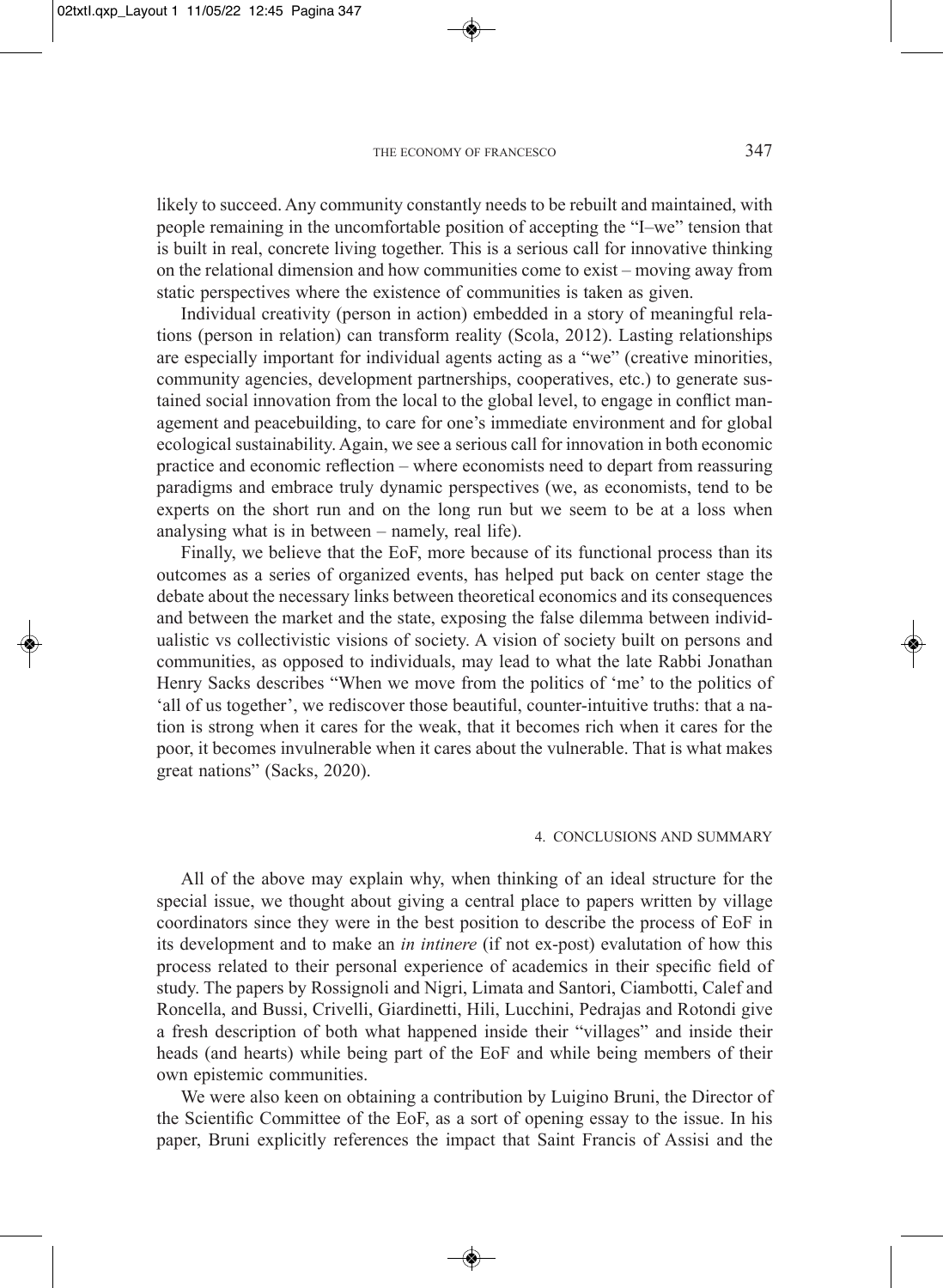social movement he developed (thanks to and well beyond the Franciscan Order) had on the economy of his times and, possibly, of our time.

Other papers were selected through a call for papers that was diffused at the end of 2020, thanks to a fruitful interaction with the Catholic Research Economists Discussion Organization (CREDO), an international society of research economists interested in the conversation between the Catholic faith and economic research. This process led to the papers by Cañadas, Gabrieli, Barattieri, Hale, and Jauregui being included in the special issue.

Finally, we asked Stefano Zamagni, who is the President of the Pontifical Academy of Social Sciences, among other titles and roles, to add his remarks as a sort of *pro-tempore* conclusion calling for a "paradigm shift" in economic theory towards a new model of economic development.

The conclusion is *pro-tempore* because we would like RISS to become one of the "houses" in which such a debate occurs. We have already planned some further invitations, but the call is again open to every reader of this journal, and well beyond.